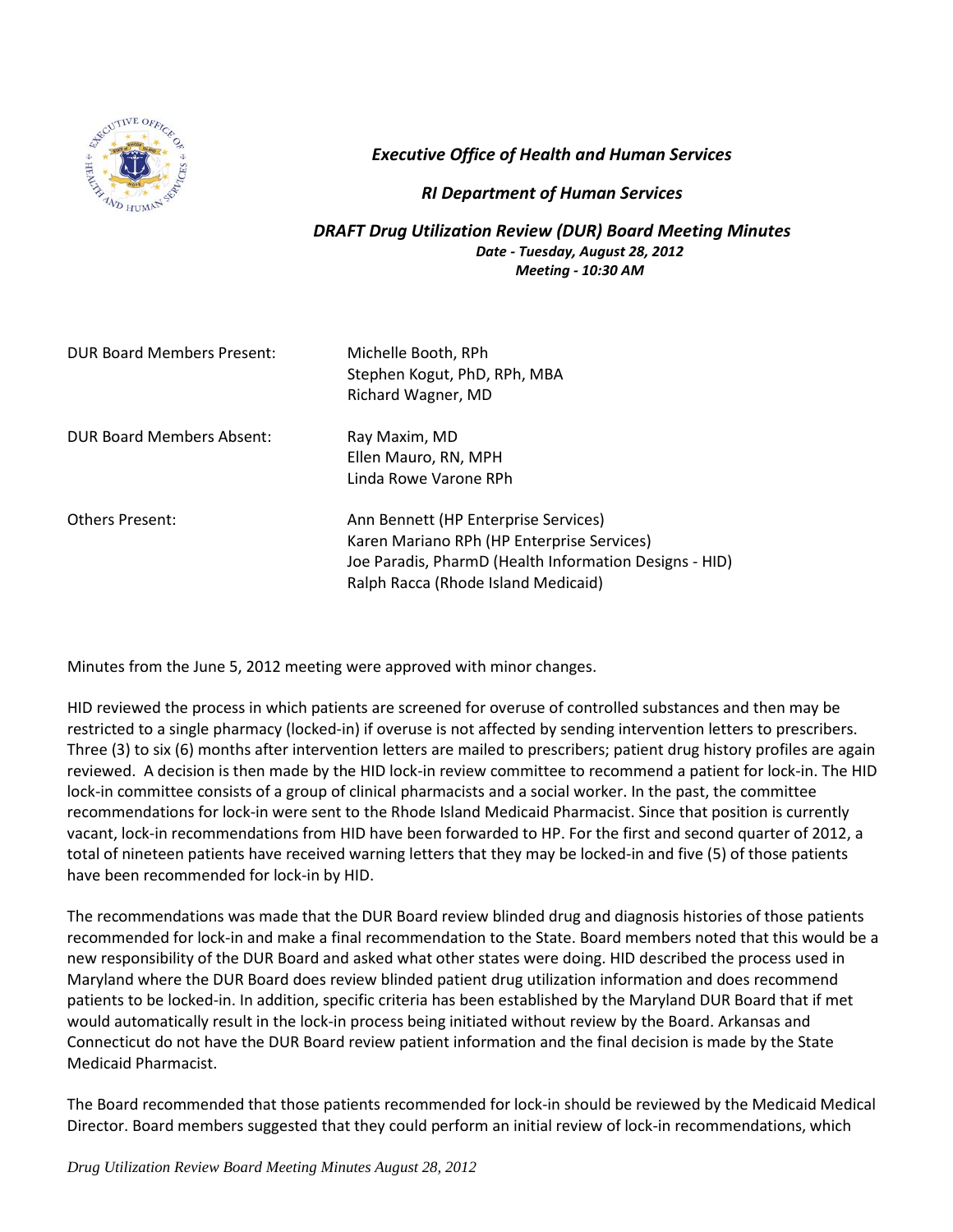would not involve a complete case review, but a review of the number of claims for controlled drugs for each patient, number of pharmacies utilized and number of prescribers utilized.

According to representatives from the Medicaid Program, the Medicaid Medical Director would be required to review each case recommended for lock-in since patients would have the right to appeal the process. However, it was estimated that few patients would likely apply for an appeal.

HID presented information on patients taking Suboxone® and other opioids and those utilizing short acting opioids for greater than 90 days. Intervention letters were sent to prescribers for these patients. The Board recommended that the prescribers of these patients should be identified and referred to the Medicaid Medical Director for followup. The Board suggested that specific criteria could be established for prescribers that would trigger a review of their prescribing by the Medical Director. Providers who demonstrate prescribing that differs by more than two (2) standard deviations from the average prescriber, as it relates to long term use of short acting opioids and duplicate use of long acting opioids, could be identified. There was concern over what action should be taken if prescribers do not initially respond to letters or phone calls from the Medical Director. HID will identify these prescribers and this issue will be discussed again at the December meeting.

HP noted that there is a prospective DUR edit for duplicate opioids that can be overridden by the dispensing pharmacists. However, a representative from the Neighborhood plan indicated that a similar edit for their patients cannot be overridden and requires prior authorization. Methadone is considered a long acting opioid for purposes of these edits.

The Board indicated that it was important to evaluate appropriate prescribing of opioids due to increases in deaths associated with opioid use over the past few years. The Board suggested that focusing efforts on prescriber education may be more beneficial than simply restricting patients to one pharmacy. If the Medical Director were to contact prescribers directly, changes in prescribing patterns for those prescribers could be measured in the future.

The Board also was concerned that pharmacists would not be aware of duplicate therapy of opioids or overuse at the time of dispensing. Within a particular chain pharmacy would pharmacists be able to see claims for prescriptions filled at another store within the chain? HP indicated that therapeutic duplication edits for claims filled under the Medicaid Program would alert the pharmacist regardless of where the prescription was filled.

HID sent targeted letters to the top 10 non-responders to DUR letters and found that six (6) of the ten (10) prescribers did respond to the targeted letter. Prescribers had the opportunity to complete a short survey of four (4) questions and check each response that applied. There were a total of eight (8) responses. Four (4) of the responses indicated that the letters were not useful. Three (3) responses indicated the prescriber did not have time to respond. One (1) response indicated the response form was too cumbersome. No one responded that they had not received the letters. The overall respond rate for all DUR letters for the past six (6) months has been 31%, with 76% of responders indicating that they felt the letters were useful.

The Board suggested that the Medical Director contact the four (4) non-responders who did not respond to the targeted letter and the prescribers who indicated they did not think the letters were useful in an effort to obtain feedback that may help improve the DUR program. The Board indicated that many prescribers receive so much mail that the letters may very well go unrecognized. They recommended that a bold notation be placed across the top of the front page of the letters indicating that a response was requested in an effort to gain more attention to the letters and improve response rates.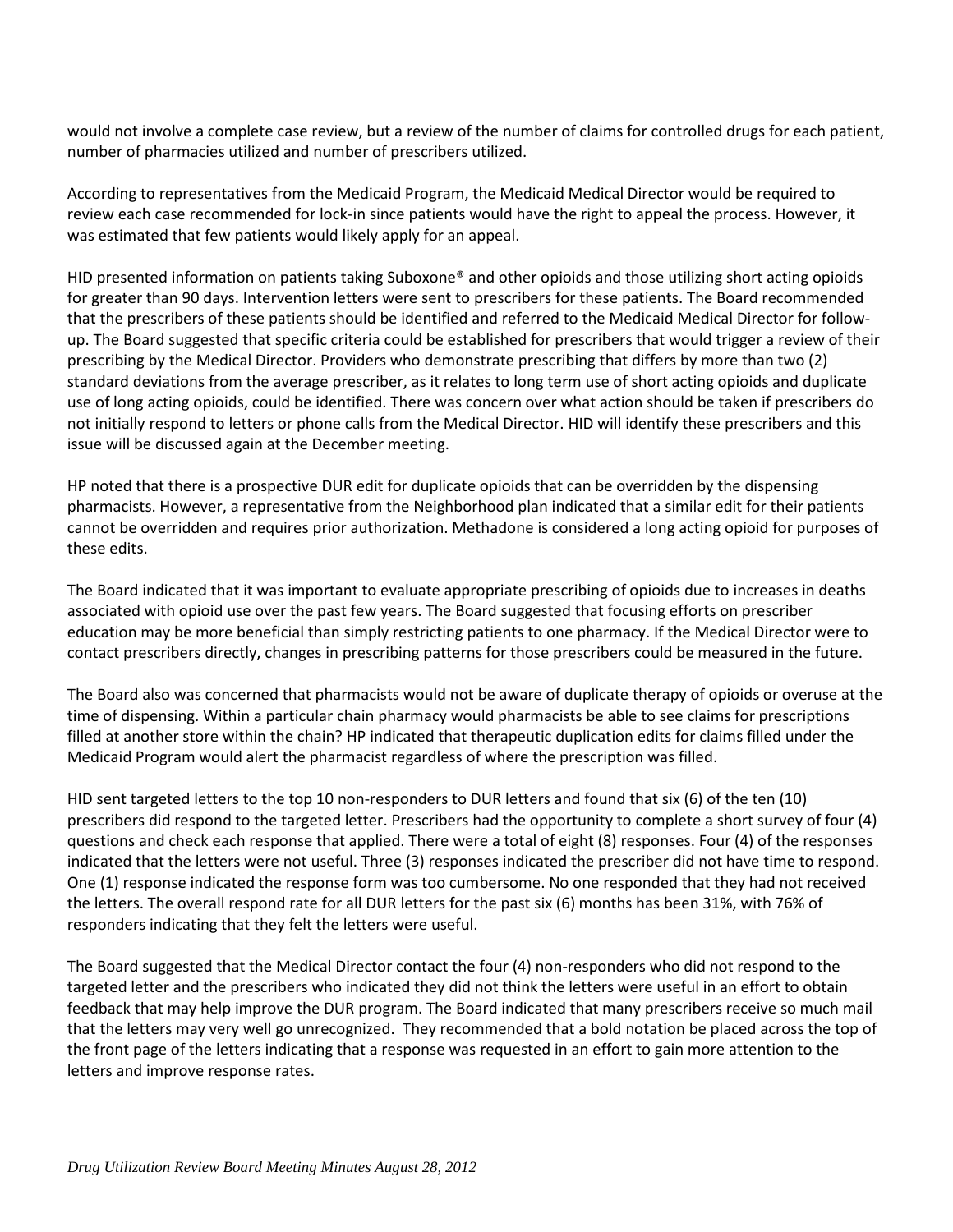HID reviewed the utilization of low dose quetiapine. For each monthly DUR cycle there continues to be as many as 20% to 30% of patients taking quetiapine who are receiving doses less than 200mg per day. HP noted that dispensing pharmacists receive low dose alerts for quetiapine, but that these are alerts which do not require an override or prior authorization. The Board noted that low dose quetiapine is considered appropriate for use in Post Traumatic Stress Disorder (PTSD) and in patients with anxiety and coexisting substance abuse issues. Metabolic side effects of quetiapine appear to be dose related in adults but not in children. The Board was not in favor of restricting the use of low dose quetiapine since doing this would likely lead to an increase in benzodiazepine use. However, the Board suggested that patients taking quetiapine and medications for diabetes could be identified. Their prescribers could be alerted to the potential metabolic adverse effects of quetiapine and asked to consider an alternate antipsychotic agent if clinically appropriate.

A recent Centers for Medicare and Medicaid Services (CMS) bulletin was discussed. The bulletin discuses the issue of inappropriate use of antipsychotic agents in vulnerable populations, mainly foster care children and long term care patients. States are encouraged to utilize their DUR programs to reduce inappropriate utilization. CMS has a goal of reducing the use of antipsychotics in long term care patients by 15% by the end of 2012. The Board noted that it is not uncommon to see atypical antipsychotics used in patients with only a diagnosis of bipolar disorder since the atypical agents are easier to use than other treatments for bipolar such as divalproex and lithium. Patient adherence with the atypical agents tends to be higher than with the other agents.

The Board recommended that at every DUR Board meeting a summary of the use of antipsychotics in children be reviewed and suggested that a copy of the CMS bulletin could be mailed to all prescribers of antipsychotics in children under the FDA approved age limits. HID noted that several other state Medicaid Programs are now requiring prior authorization for the use of antipsychotics in children who are under the FDA labeled age. The Board also recommended that the use of antipsychotics in long term care patients also be reviewed. Most of these patients will be dual eligible and claims for antipsychotics will be paid by Medicare Part D. The Board also wanted to determine what the policy of the Rhode Island Medicaid Managed Care Organizations was in reference to approving the use of antipsychotics in children.

HID presented findings on two issues that were brought up by the P&T Committee. The P&T requested that the DUR Board evaluate the use of the non-preferred antipsychotic agent lurasidone (Latuda®) and the use of non-preferred agents for COPD. For the first 6 months of 2012, there are only 16 patients with claims for lurasidone (Latuda®) and only 12 claims for non-preferred COPD agents. The Board requested no further follow-up on these issues.

The use of triazolam was discussed. The drug is no longer covered by the Medicaid Program and no claims for the drug have been processed since July 2, 2012. HID was asked to continue to look for claims for triazolam in the future since patients with previous prior authorizations may have refills remaining on their prescriptions.

The issue of alerting prescribers of non-preferred agents was discussed. The Board suggested that there may be several high cost drugs which may be non-preferred. Prescribers could be contacted and asked to consider using a preferred agent. The Board recommended evaluating drugs with the highest cost per claim and determining which of those agents were non-preferred. Then, determine if contacting prescribing with intervention letters may help reduce utilization of these agents in patients where the change to a preferred agent would be clinically appropriate.

Board members noted that hospital formularies differ significantly from the Medicaid PDL. Some patients are discharged on high cost formulary agents that are non-preferred PDL agents. However, continuity of care issues necessitates the utilization of these non-preferred agents. To at least begin a discussion of the use of high cost nonpreferred agents, HID will evaluate those drugs with the highest cost per claim, including biologic agents, and this will be discussed again at the December meeting.